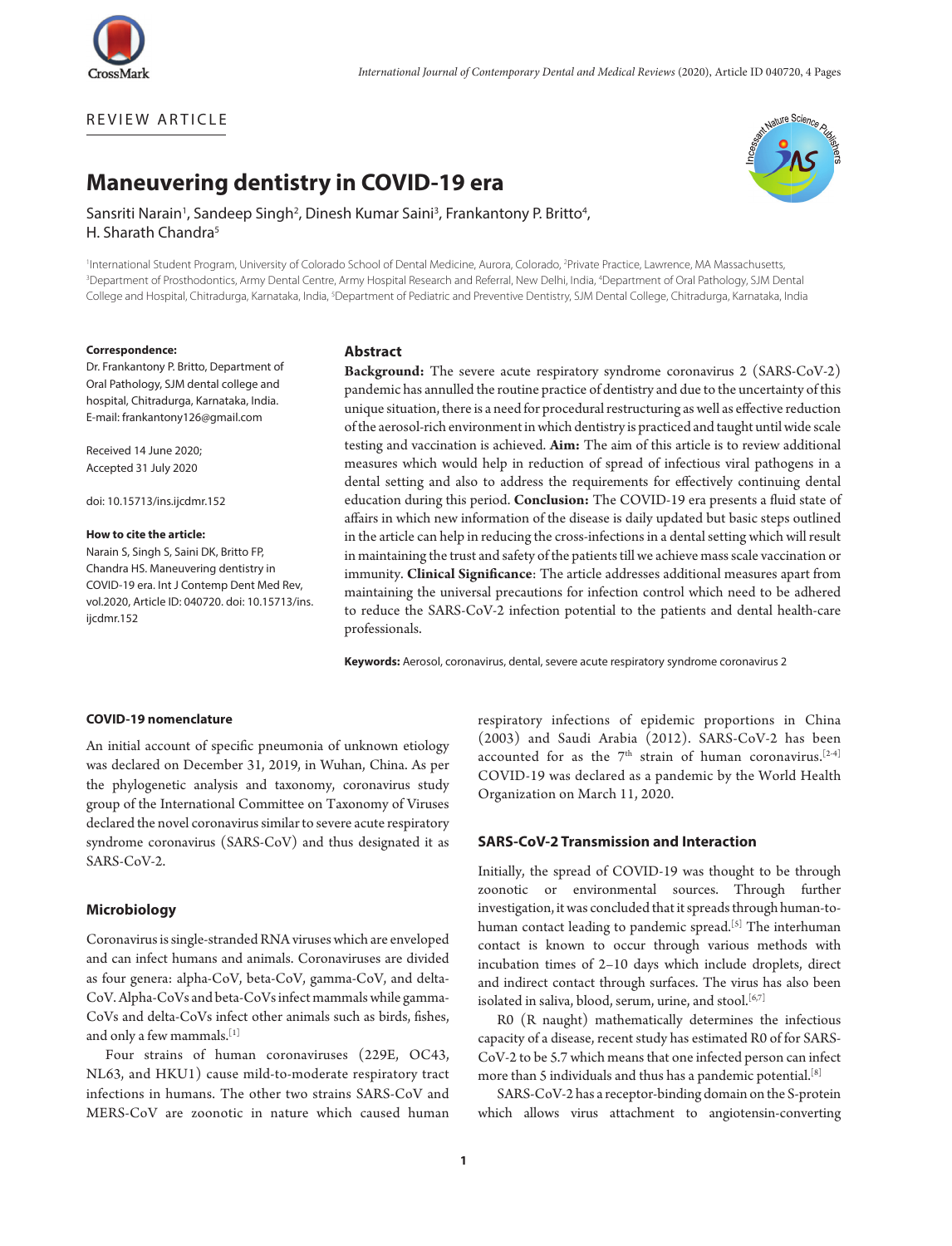enzyme 2 in humans, this mechanism is similar to SARS-CoV transmission.[9]

### **Dental Aerosols**

The sources of bioaerosols in a dental clinic are ultrasonic scalers, high-speed handpiece, air turbines, and air water syringe. The size of aerosol/droplet particles generated during a dental procedure is reported to be <5 µm–20 µm. About 90% of 20 µm size aerosols are trapped by the body surface or face of the patient and are unlikely to reach the breathing zone of dental health care worker.[10] Aerosol with higher bacterial load was found within 1.5 m from the oral cavity of the patient as compared to 1 m vicinity.[11] The procedures in which high-speed handpiece or ultrasonic handpiece are used leads to more air contamination as compared to an orthodontic procedure.<sup>[12]</sup>

Aerosols have the capacity of carrying microorganisms or viruses by air as they consist of droplet nuclei  $(1-5 \mu m)$  or droplets (>5 µm). Droplet nuclei can stay airborne and get carried to considerable distance, thus leading to contamination of surfaces, droplets are known to spread to an area of 3 ft.<sup>[11]</sup> Another study showed that aerosol in a dental setting can travel horizontal distance of 100 cm, vertical distance of 50 cm from the patient's oral cavity and can remain suspended in the air for 20 min.<sup>[13]</sup>

There is a high risk of COVID-19 transmission through the aerosol created by high-speed dental handpiece, the aerosol might contain oral saliva, blood, or other secretions. Nine cases of COVID-19 were reported among 169 dental health care workers by Li and Meng, 2020.<sup>[14]</sup>

#### **Recommendations to Reduce Infection Rate**

Till date, there are no set of guidelines which can completely eliminate the risk which dental health care workers are exposed to, but an effort can be made to recommend certain precautions which can reduce the chance of infection, especially in the challenging scenario projected by COVID-19.

### **In Office Recommendations**

According to a study published in New England Journal of Medicine, asymptomatic transmission is quoted as the major reason for the COVID-19 pandemic.<sup>[15]</sup> Another recent study quotes that 40–45% of SARS-CoV-2 infections might be asymptomatic and can continue to spread the virus longer than 14 days.[16] Hence, to minimize the chances of a dental practice becoming the source of the spread of the disease, all incoming patients and dental health care workers should be tested for SARS-CoV-2 on a daily basis. Until we have quick and FDA approved SARS-CoV-2 testing kits, an effort should be made to provide wide scale real-time (rt) reverse transcriptase (RT) polymerization chain reaction testing kits and training to dental health facilities, till we achieve high test standards apart from universal precautions for infection control, following are the recommendations which can help reduce the cross-infection potential in a dental setting.

- a. Divide the clinical area into high- and low-risk area according to the aerosol production. The procedures involving the use of high-speed handpiece and ultrasonic scaler should be done in a negative pressure room with self-closing doors to maintain correct pressure differential.[17-19] Negative pressure in the room would make sure that hazardous particulate matter air from the dental operatory would not circulate elsewhere in the clinic
- b. Parametric monitoring can be done to determine the airflow direction and pressure, air changes per hour and filter efficiency. Particulate sampling can be done to determine the effectiveness of HVAC system (heating, ventilation, and air conditioning) with emphasis on filter efficiency to reduce aerosols[20]
- c. All necessary supplies for the dental procedure in the operating room should be brought from the separate sterile storage area
- d. UV light sterilization of the entire operating area can be considered as it is known to reduce air borne and surface pathogen load. The maximum effect is achieved after the surfaces are cleaned through standard operating protocol.[21,22] Till date, the UV light sterilization equipments are not standardized for infection control
- e. An attempt should be made to use disposable personal protective equipment but being on reasonable grounds clothing used in the clinic should be laundered at a central site and must not be worn outside the clinic area<sup>[23]</sup>
- f. Separation of the waiting area as well as the office reception by self-closing doors so as to minimize the cross-infection rate. A distance of 6 feet should be maintained between each seating spot
- g. Instructions and reminders to all patients to seek an alternative appointment if feeling sick or not well. All appointments should be set through video or teleconferencing in advance so as to avoid symptomatic patients in schedule
- h. The office and the dental operating room should be designed in a manner such that it would have minimal areas which would trap aerosol or dirt and is easy to clean
- i. Chairside placement of portable air filter can aid in reducing the load of aerosol based hazard to the dental health care worker.[10] Portable air filters are not yet standardized for infection control at a dental clinic
- j. Povidone-iodine pre-operative antimicrobial oral rinse should be made mandatory. About 1–5% povidone-iodine (PVP-1) *in vitro* exposure has been shown to inactivate SARS-CoV-2 following a 60 s exposure.[24] As per the Center for Disease Control, there is not much evidence that preprocedural mouth rinse can effectively control the SARS-CoV-2 viral loads to prevent transmission, however, PPMRs with antimicrobial products such as chlorhexidine gluconate, povidone- iodine, or cetylpyridinium chloride may reduce the load of pathogens in aerosols and splatter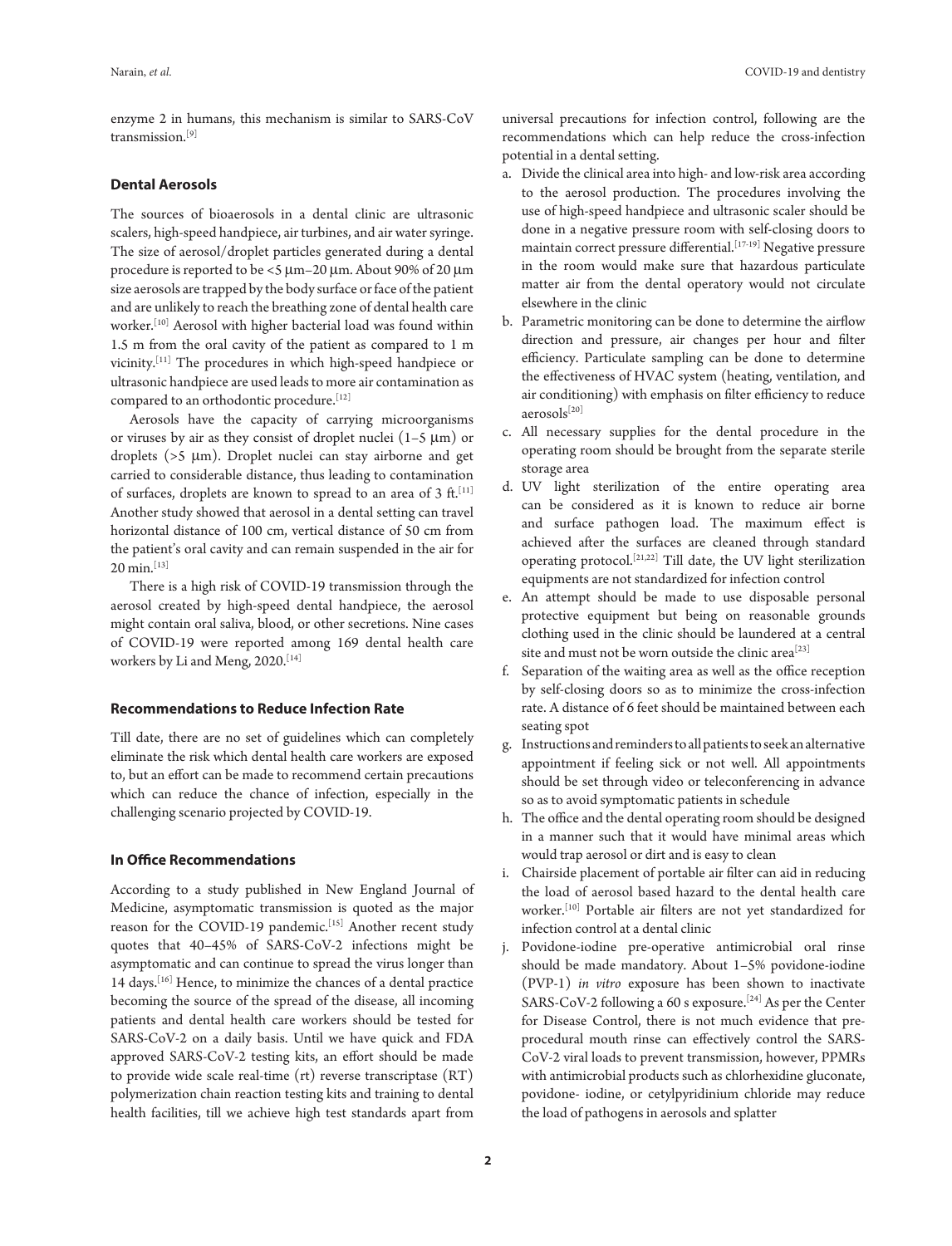k. All dental procedures should be addressed after pre-screening of the patient, which should include tele-screening and physical screening for symptoms which should include temperature monitoring, symptom questionnaire, and travel history. An attempt should be made that all emergency dental procedures not limited to extraction of teeth should be performed under rubber dam isolation so as to reduce the exposure to viral load if present.

## **Monitoring and Managing Dental Health-care Personnel[25]**

- 1. The sick leave policies should not be punitive and adhere with the local health guidelines
- 2. DHCPS should be encouraged to self-monitor for symptoms of COVID-19 and if they have any symptoms of the disease, self-quarantine at home should be an option without penalties
- 3. If DHCPs were exposed to COVID-19 during work without proper PPE should self-quarantine for 14 days
- 4. If DHCP suspects they have COVID-19 symptoms, they should not come to work, if at work, they should put on a face mask and leave the workplace and notify the health-care authority for a diagnostic test which should be prioritized
- 5. Ensure updated training and education on recent measures of infection control to reduce chances of COVID-19 infection.

#### **Critical changes in Dental School Education**

At this time, it is hard to predict when the COVID-19 would end and the protocol would return to the previous routine. The following steps can reassure the student about the availability of the educator and the study material.

- 1. Maintain constant, informative contact with students by reminding the students of the availability to the faculty usually within 24–48 hours. Utilize of online software platforms such as Learning Management System (CANVAS) for upcoming events, classes, examinations, or assignments
- 2. Recent updates on university policy or guidelines can be shared by social media like Twitter or Facebook
- 3. Being compassionate to the students as not all have the capacity to absorb all the information through an online session, so information can be delivered in smaller chunks through mini-lecture modules
- 4. Instead of using classic model of conducting timed examinations, critical thinking question pattern can be devised for individual or groups for extended period of time
- 5. Imparting online lectures which could be even recorded ahead of time, those lectures can include active participation from the students online for their response of feedback
- 6. Consider designing an online simulation laboratory which could include clinical procedural information particular to the subject.

At this time of economic reopening, all efforts should be made by the dental professionals to avoid even a single case of

spread through a dental practice so as to maintain the trust of the patients and the community.

#### **Conclusion**

A standardized protocol should be formulated for universal dental practice which has to be followed so as to avoid infections spreading from dental area setting. Concrete steps taken in this direction would make sure of keeping the trust and safeguarding the patient community.

#### **References**

- 1. Yin Y, Wunderink RG. MERS, SARS and other coronaviruses as causes of pneumonia. Respirology 2018;23:130-7.
- 2. Islam A, Ahmed A, Naqvi IH, Parveen S. Emergence of deadly severe acute respiratory syndrome coronavirus-2 during 2019- 2020. Virusdisease 2020;31:128-36.
- 3. Gorbalenya AE, Baker SC, Baric RS, De Groot RJ, Drosten C, Gulyaeva AA, *et al*. Severe Acute Respiratory Syndrome-Related Coronavirus: The Species and its Viruses-a Statement of the Coronavirus Study Group. New York: BioRxiv; 2020.
- 4. Cui J, Li F, Shi ZL. Origin and evolution of pathogenic coronaviruses. Nat Rev Microbiol 2019;17:181-92.
- 5. Cao B, Wang Y, Wen D, Liu W, Wang J, Fan G, *et al*. A trial of lopinavir-ritonavir in adults hospitalized with severe Covid-19. N Engl J Med 2020;382:1787-99.
- 6. ECDC. Outbreak of Novel Coronavirus Disease 2019 (COVID-19): Increased Transmission Globally-Fifth Update. Available from: https://www.ecdc.europa.eu/sites/default/files/ documents/RRA-outbreak-novel-coronavirus-disease-2019 increase-transmission-globally-COVID-19.pdf. [Last accessed on 2020 Jul 14].
- 7. Kampf G, Todt D, Pfaender S, Steinmann E. Persistence of coronaviruses on inanimate surfaces and their inactivation with biocidal agents. J Hosp Infect 2020;104:246-51.
- 8. Sanche S, Lin YT, Xu C, Romero-Severson E, Hengartner N, Ke R. High contagiousness and rapid spread of severe acute respiratory syndrome coronavirus 2. Emerg Infect Dis 2020;26:1470-7.
- 9. Xu X, Chen P, Wang J, Feng J, Zhou H, Li X, *et al*. Evolution of the novel coronavirus from the ongoing Wuhan outbreak and modeling of its spike protein for risk of human transmission. Sci China Life Sci 2020;63:457-60.
- 10. Chen C, Zhao B, Cui W, Dong L, An N, Ouyang X. The effectiveness of an air cleaner in controlling droplet/aerosol particle dispersion emitted from a patient's mouth in the indoor environment of dental clinics. J R Soc Interface 2010;7:1105-18.
- 11. Zemouri C, De Soet H, Crielaard W, Laheij A. A scoping review on bio-aerosols in healthcare and the dental environment. PLoS One 2017;12:e0178007.
- 12. Rautemaa R, Nordberg A, Wuolijoki-Saaristo K, Meurman JH. Bacterial aerosols in dental practice-a potential hospital infection problem? J Hosp Infect 2006;64:76-81.
- 13. Chuang CY, Cheng HC, Yang S, Fang W, Hung PC, Chuang SY. Investigation of the spreading characteristics of bacterial aerosol contamination during dental scaling treatment. J Dent Sci 2014;9:294-6.